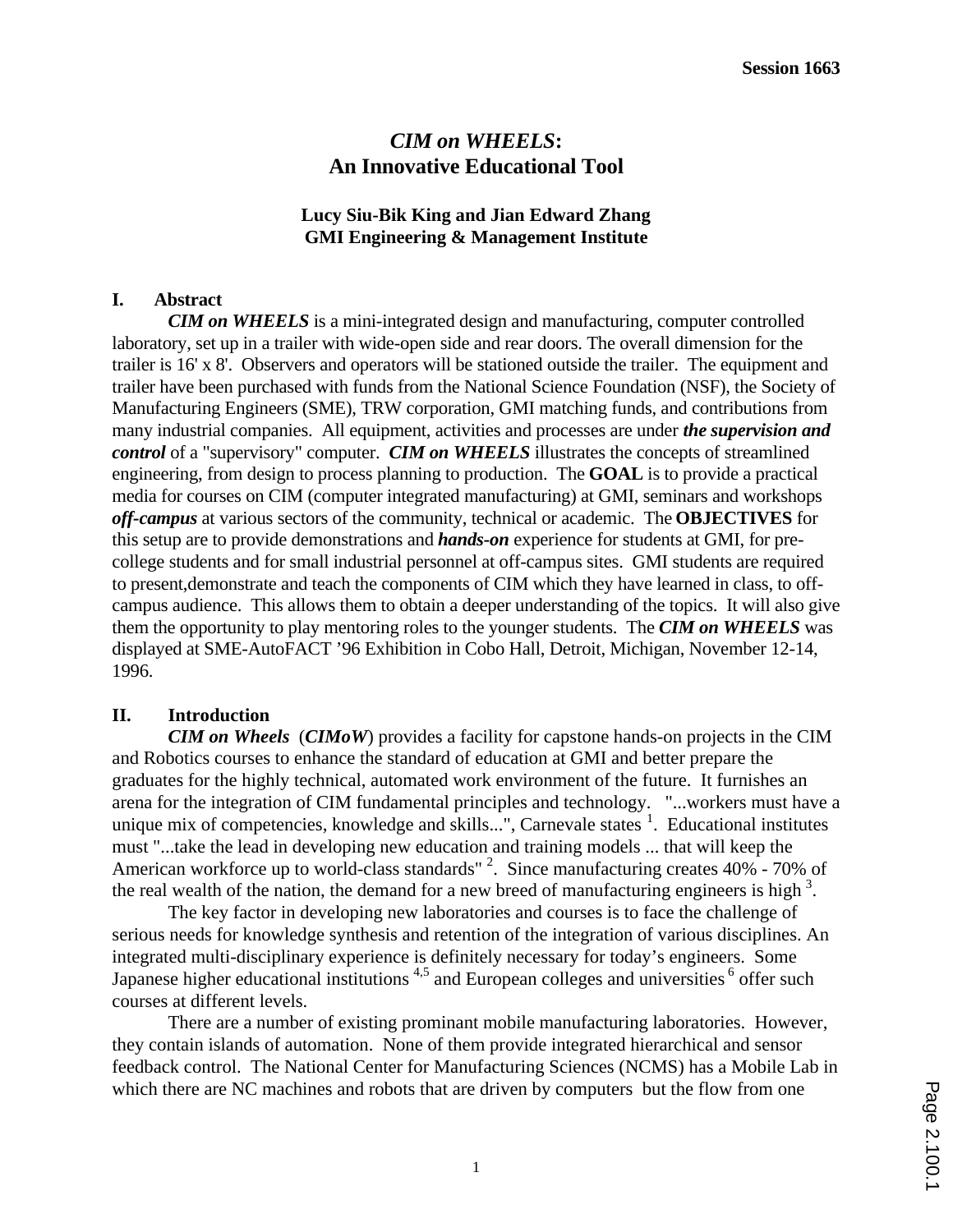piece of equipment to the next is not existent <sup>3</sup>. University of Tennessee in conjunction with Department of Energy has a mobile unit  $<sup>7</sup>$ . There are other similar mobile units referred by Mr.</sup> Paul Koontz, President of Denford Computerized Machines & Systems, Inc., e.g. Technology Leadership Center, London, ON and Jackson Intermediate School District, Jackson, MI. *CIMoW* is unique. Due to its mobility, *CIMoW* best provides budding engineers with the opportunity to work with and communicate with people in the community on the subject of integrated manufacturing. Besides, engineers should be brought to relate to people and not just to intricate signs, symbols and machines. "The social context is not someone else's business." <sup>8</sup>.

The GMI CIM course covers many individual components of CIM, e.g. robotics, NC machining, process planning & control and group technology, control by PLC, networking, and input/output (I/O) control (see Appendix A). It also facilitates the configuration of different levels of hierarchical control. The CIM class project integrates design, manufacturing and business functions of making a product. Through teaching with the *CIMoW*, students can better retain what they learned. This paper describes how the objectives are achieved.

#### **III. Goals and Objectives**

The **GOAL** is to provide a practical media for courses on CIM (computer integrated manufacturing) at GMI, seminars and workshops *off-campus* at various sectors of the community, technical or academic. The **OBJECTIVES** for this setup are to provide demonstrations and *hands-on* experience for (a) GMI students with state-of-the-art equipment to learn concepts and different disciplines of CIM (computer integrated manufacturing), (b) GMI students to teach what they learned so they are better able to understand and retain the knowledge, (c) pre-college students with incentives to select mathematics, engineering and science careers, (d) GMI students with the opportunity to work with and serve as role models to these younger students, and (e) local small industries with seminars and workshops on CIM. GMI students are able to learn, teach, implement and experience the power of hierarchical computer control of an integrated flexible manufacturing facility with some sensor feedback systems. Subsequently, sharing this experience with other students off-campus using the *CIMoW* allows the students to become mentors to pre-college students and attract them to choose careers in science, engineering and technology.

#### **IV. Description of** *CIM on Wheels*

The *CIM on Wheels* rides in a 16' x 8' trailer ( see Figures 1(a)&(b) in Appendix B). The trailer has two side concession doors measuring 12' x 4' that swing up, and two doors in the rear. It includes a FlexLink conveyor loop. Surrounding it are two workcells each containing a PUMA 560 robot and one of them includes a DENFORD NC machine. A SUN SPARCstation 20 and an IPX are the integrators for design-manufacturing information flow, work sequence, feed-back control and material handling. Space is tight within the trailer. All controllers and computers are stacked into two 6' racks. Figure 1 shows a schematic trailer layout. Students and instructors stand around the trailer on the outside to work on programming and teaching robots and NC machines. All equipment and work areas are placed at waist-level for easy viewing and access. When the CIM environment is in automated mode, the trailer is safe-guarded by a surrounding light fence.

Flexibility and environmental control of more than one workcell are managed through the FASTech manufacturing control software. The configurations for the hierarchical control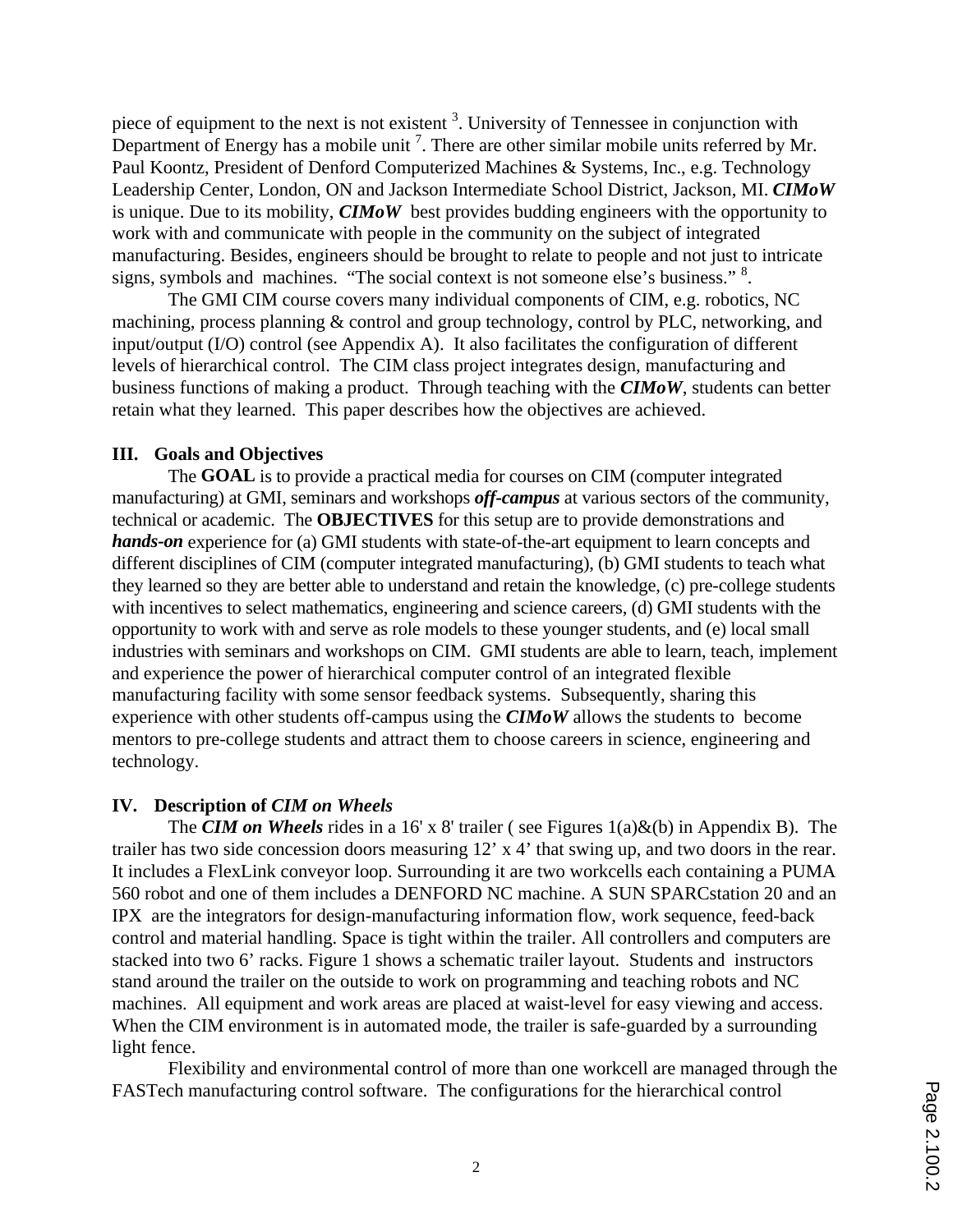constitute (a) cell level control for each of the workcells (Levels 1-3 in Figure 2), (b) supervisory control by the SUN SPARCstation 20 over the cell computer SUN IPX. Refer to the cross-over line between Cell#1 and Cell#2 in Figure 2. Students in the course will collaboratively design and manufacture one or a class of products.



## **V. Student Project**

The students are given a set of functional requirements to conceive, design, plan manufacturing processes, design and fabricate fixtures, plan process sequences, and manufacturing the part with as much automation as possible under *tight budgetary constraints*.

## **A. Development Process**

For the Fall 1995 CIM class, their functional requirements are: design and fabricate a product usable by everyone, everyday. The entire CIM class is responsible for the one product. The class decided to design and fabricate a desk-top clock set with a holder for business cards. Figure 2 in Appendix B shows the product. Figure 3 in Appendix B shows the  $2<sup>nd</sup>$  generation product for Fall 1996 CIM class which has improved features from the first generation product. The students are asked to elect a manager. The instructor is the CEO of a QC-1 company. The students then form teams of 2 or 3 depending on class size and each team picks a team leader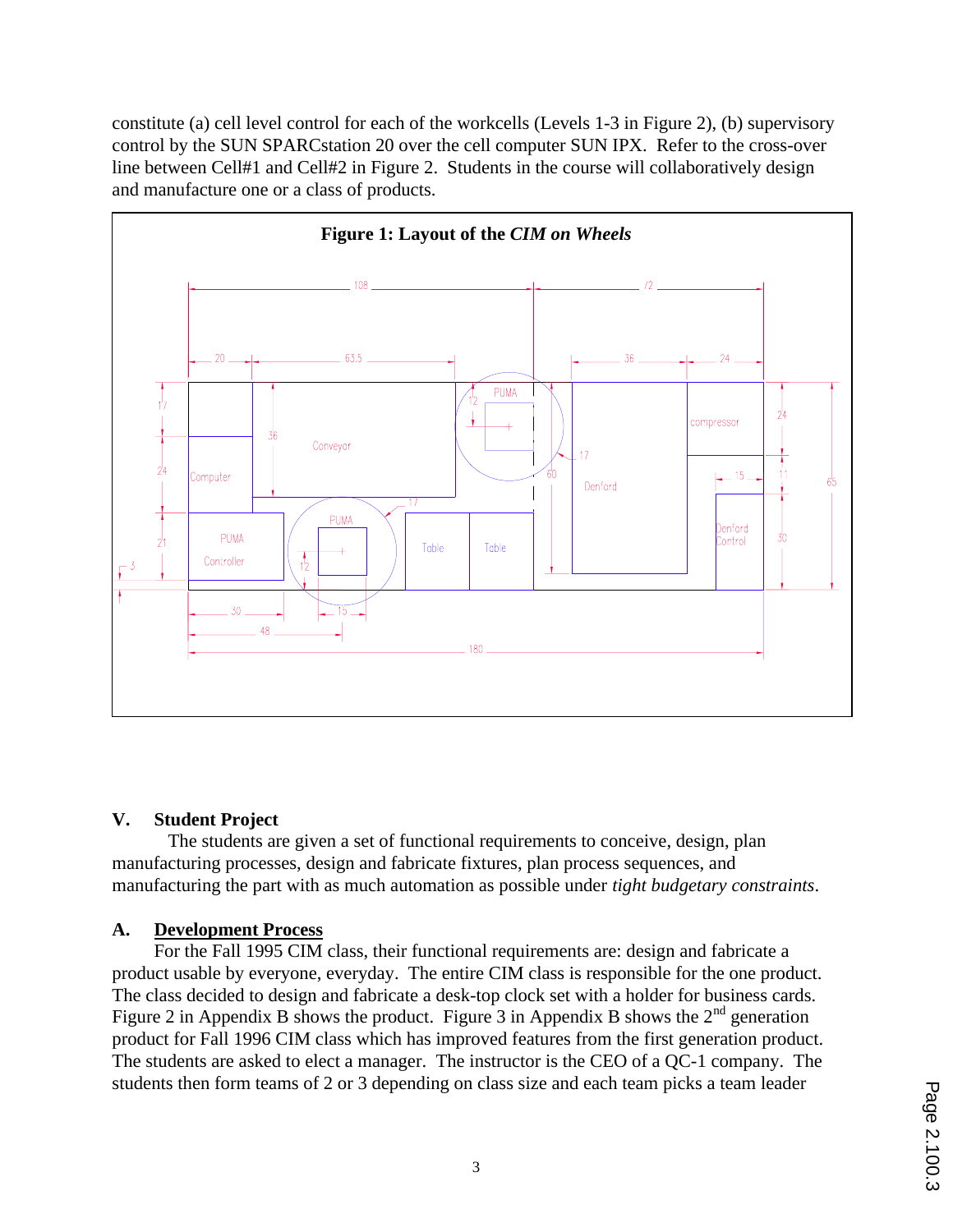responsible for passing the proper output to the downstream operations and adhering to the standards used by groups from upstream operations. As a class, they determine the design of the product. They then list a set of sub-projects and divide the class into an appropriate number of teams to cover all the modules. As teams, they meet among themselves. Group meetings are scheduled and extra class meetings are set up for the entire class. They write the plans for manufacturing processes. Figure 3 shows the organization of teams management. Interactions are shown as arrows.



## **B. Fabrication Phase**

After all the part and fixtures are designed, processes are selected and operation sequences are defined, the students fabricate the necessary pre-production raw material (e.g. cut the raw material to a proper shape) and fixtures. They then write the robot programs and generate NC programs through CAD-CAM and coordinate the sequential or parallel operations of all project modules.

## **C. Equipment and Workstation Communication Phase**

For input / output (I/O) from robots, NC machines and PLC, the requirements are first listed by the entire class. The layout and control teams assign port numbers to each I/O and posts the list for use by all groups. Since the workpart is transferred from one station to the next, part orientation and proper fixturing are of utmost importance. The entire manufacturing system is controlled by a control flowchart written under CELLworks software from FASTech Integration, Inc. For identification purposes, the robots are called *Romeo* and *Juliet*, the NC machine is *Miller*, the conveyor is called *Roadrunner*. There are 3 pallet stations on the conveyor loop, one at each robot Romeo, Juliet and Robota (manual station). The PLC is used to control which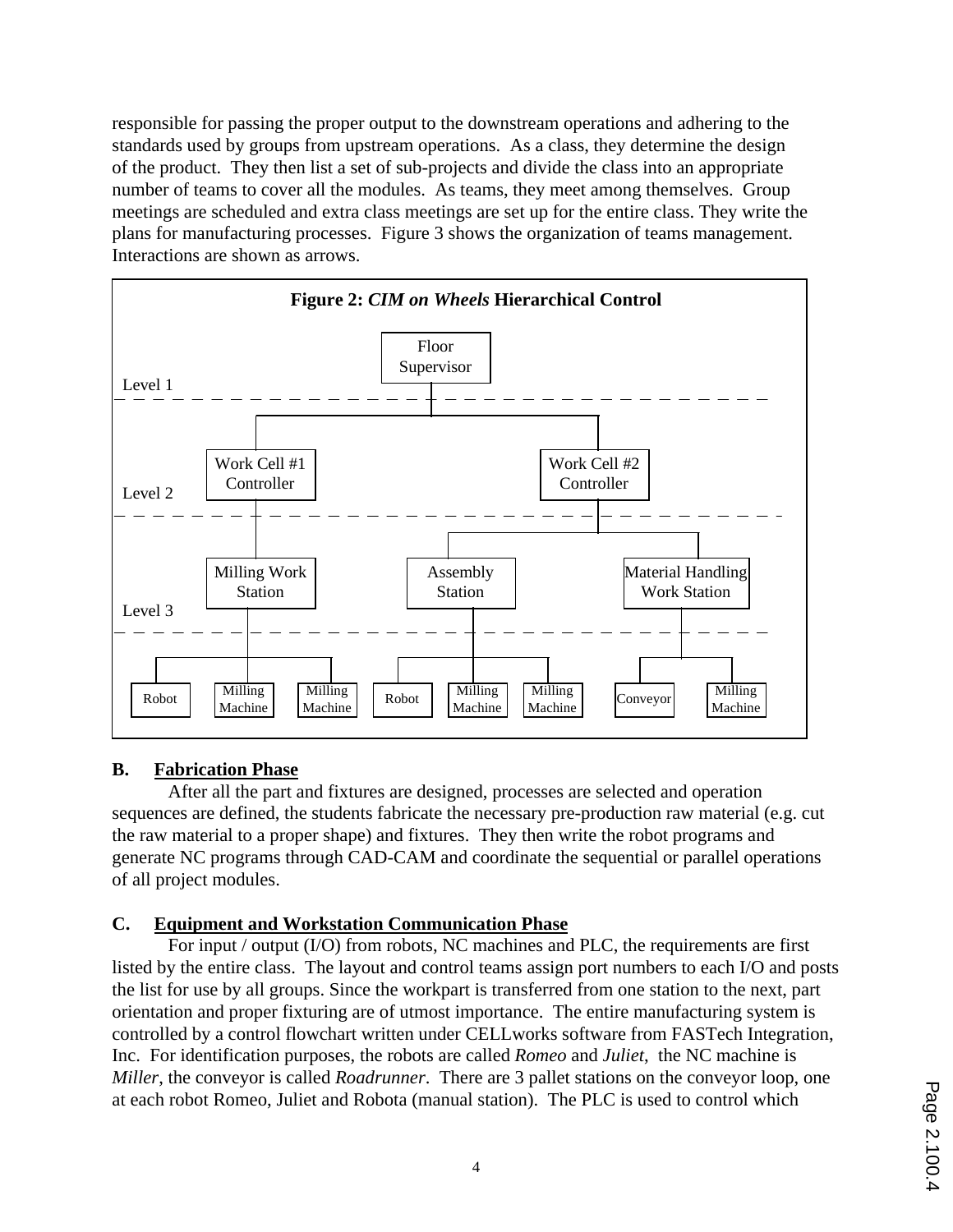pallet carrying a specific workpart is to be locked at what time, at which station and when it is to be released. Parts are ordered through turning signals ON or OFF by the robots whenever they are needed. Workpart presence is detected by sensors located at the pallet stations. The flow of work material, sequence of operations (serial or parallel), activation of robots and NC machine are all done by the CELLworks flowchart running on the SUN SPARCstations. The arrows in figure 3 show the schematic flow of the control processes.



## **D. Intra- and Inter-Team Communication**

Besides proper design and technical procedures, the key to a class project of this size is communication and cooperation. Paraphrased comments from the student includes: " we never expected that we would have such problems with miscommunication", "this project gave us a lot of insight into the various components of CIM", "it gave us a good opportunity to learn to work with each other", "this is the only course that allows us to put our hands into real problematic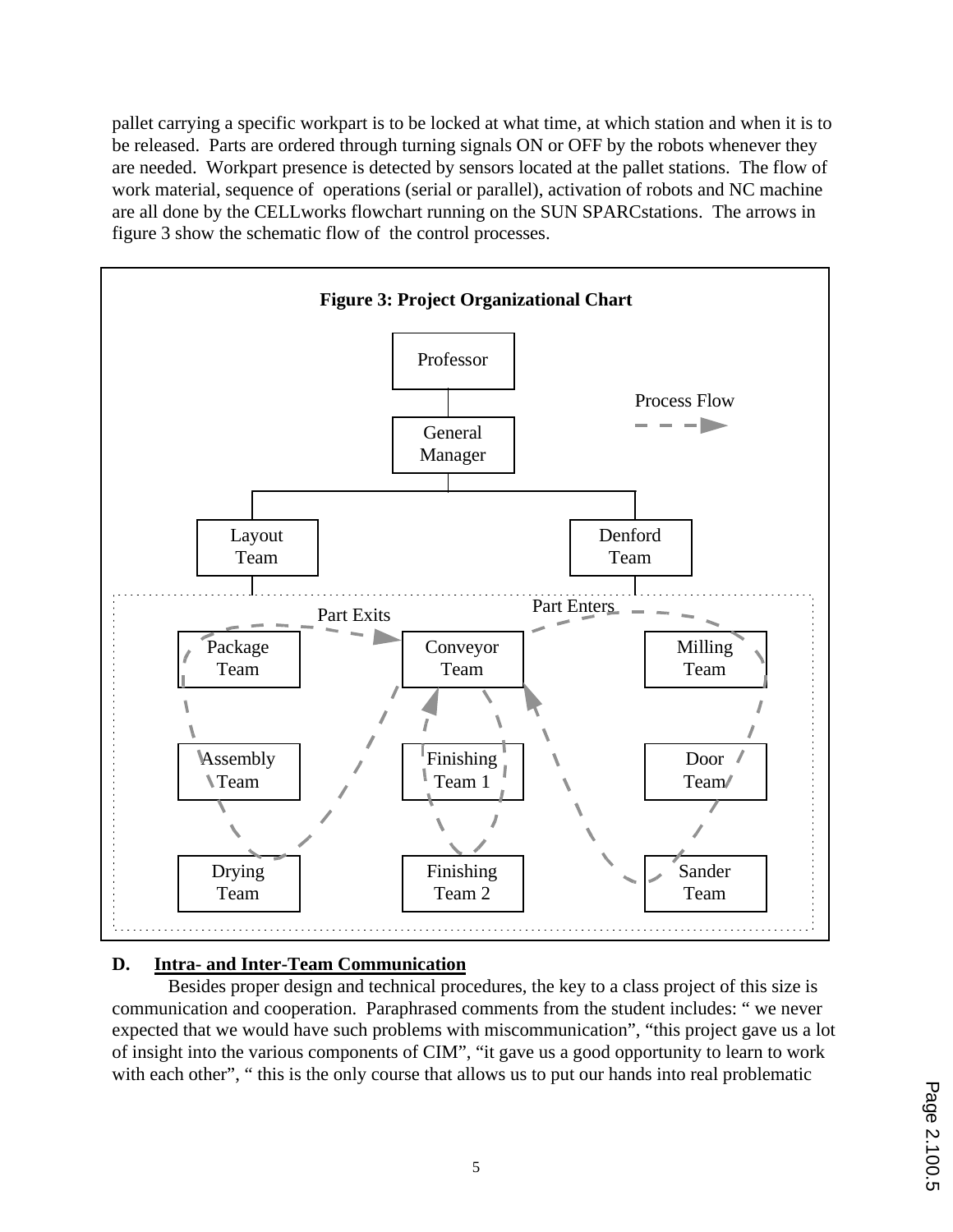situations and how they can or cannot be solved". Pictures in Figure 4 in Appendix B show the students at work.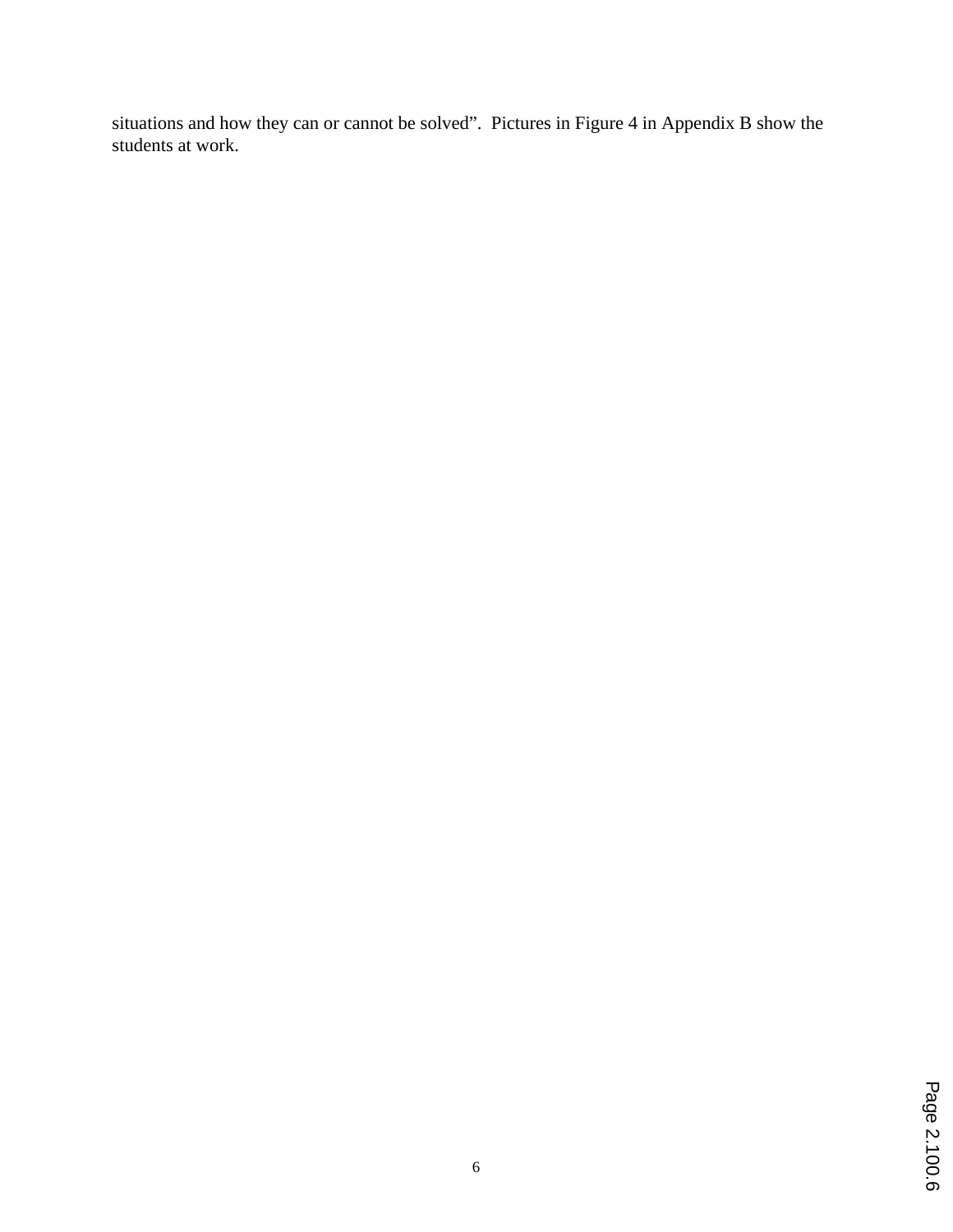#### **E. Oral Presentations to Fellow Students, VIP's from GMI**

The students are required to give formal and informal presentations to each other in class and to professors and administrators, including the president of the university. They describe their designs, plans and fabricated products and programs. The president, Dr. J. John, has been very supportive of their efforts by consistently attending their presentations whenever possible. By relating and teaching others of their project or module of the project, the students understand the material covered in class to a much deeper extent. "You really get to know the stuff when you describe it to others", said one student.

#### **VI. Culmination of Efforts**

The trailer was towed to the SME-AutoFACT Exhibition at Cobo Hall, Detroit Michigan, November 12-14, 1996. The students had to describe not only their portion of the project, but also the project in its entirety. They ran all the equipment, and produced desk-top sets and gave them away at the show. There were steady crowds at the trailer throughout the 3 days. Much enthusiasm was generated by exhibit attendees. Numerous positive comments were conveyed to the students as well as the authors. Visitors were very enthusiastic about the *CIMoW* concept of students conducting the projects, and presenting their work and ideas to other students and engineers at the show. Louis Papp, director of SME Educational Foundation asked to contract the *CIMoW* to be taken to Ontario, Canada for educational purposes. Dan Maas, an executive director at NCMS expressed that *CIMoW* is an extremely powerful educational tool for integrating technology. Paul Koontz is already making arrangements for an article about *CIMoW* in a national educational journal. One student was promised a job at the exhibition. There were a number of requests for appearance of the *CIM on Wheels* in Detroit-Flint areas. CIMoW can also furnish an up-to-date outreach media for attracting and motivating minority, women and perhaps handicapped students into the engineering programs.

#### **VII. Scheduling Usage of** *CIMoW*

Careful scheduling of the *CIMoW* usage will be required for efficient equipment sharing. Lab periods at GMI will be scheduled alternately with short courses or seminars to ensure availability of *CIMoW*. External trips to high schools, middle schools, conferences will have to be planned in advance.

#### **VIII. Acknowledgement**

Equipment has been supported mainly by GMI matching funds, NSF Grant No. DUE-9251700, SUN Microsystems, Inc.EDUD-US-933033, FASTech Integration, Flex-Link Conveyor Systems, Denford Computerized Machines & Systems, Inc., Staubli Unimation, Inc., TRW, 80/20 Inc.—Industrial Erector Set and others. The authors would like to thank the entire CIM class (Fall, 1996) student body and the class manager Michael Hoag for their effort and extra time, Professor William White for assistance in designing and fabricating the pallets and coordinating the towing and moving of the trailer.

## **IX. Bibliography**

[1] "The Skills Crisis in the American Workforce", Carnevale, A., FOCUS National Center for Manufacturing Sciences, pg. 1, August, 1991.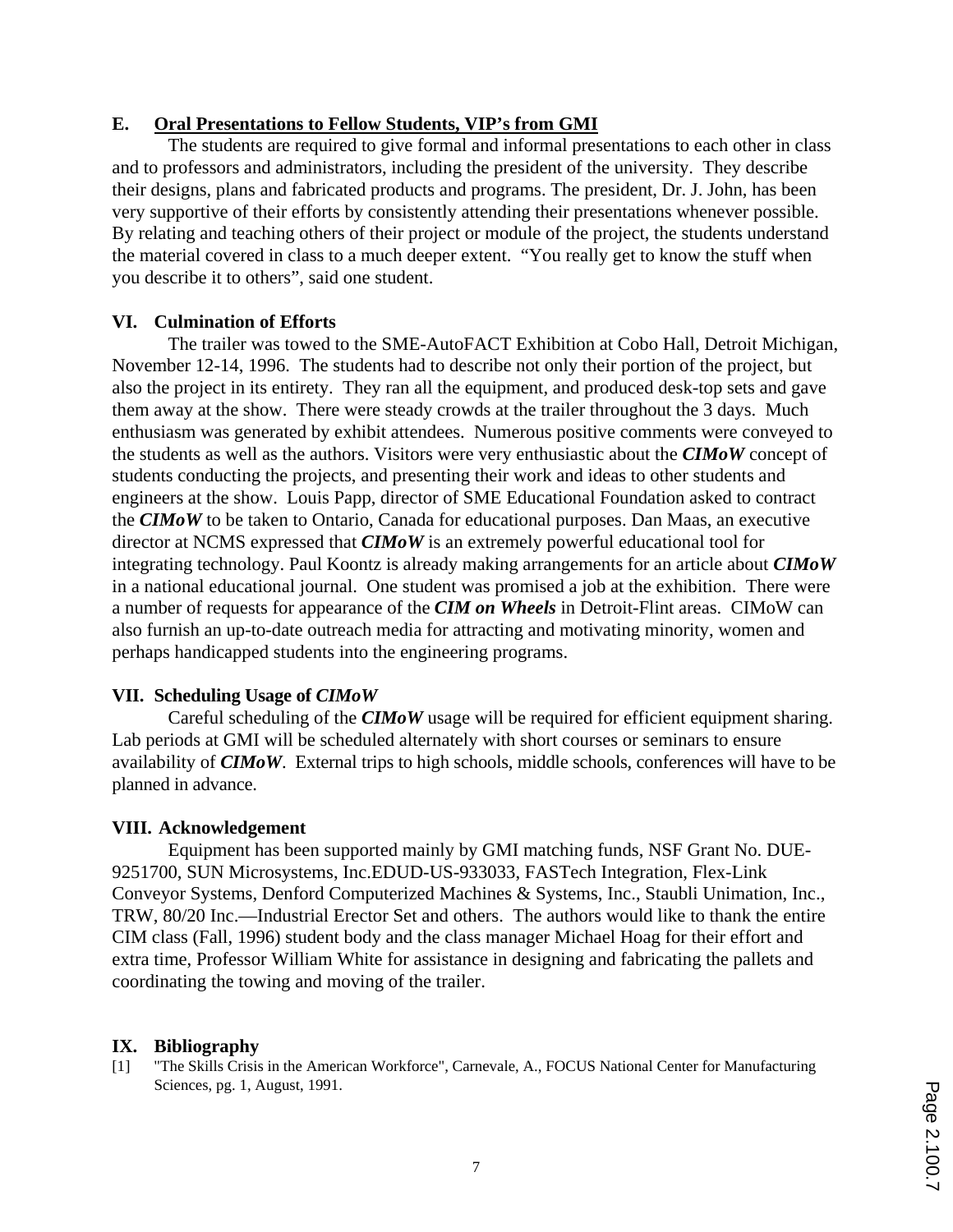- [2] Michael Mills' quotation from Bedworth, D., Henderson, U., and Wolfe, P. M., Computer Integrated Design and Manufacturing, McGraw-Hill, 1991.
- [3] NCMS Members Share New Training Models", R. Lang. FOCUS National Center for Manufacturing Sciences, pg. 4, August, 1991.
- [4] Okamura, S., "Engineering Education in Japan," International Journal of Engineering Education, Vol. 9, No. 1, pp. 6-15, 1993.
- [5] Yamazaki, K., Miyazawa, S., "A Development of Courseware for Mechatronics Education," International Journal of Engineering Education, Vol. 8, No. 1, pp. 61-70, 1992.
- [6] El Maraghy, Hoda A., "Computer Integrated Manufacturing Education and Research", Journal of Manufacturing Systems, Vol. 6, No. 4, pp 329, 1987.
- [7] Report from Oak Ridge Centers for Manufacturing Technology, Contact: 4USA@ornl.gov.
- [8] Wenk, Jr., "In Propelling Change and Altering Our Belief Systems and Culture, Technology has Joined Religion, Tradition, and Family in the Scope of its Influence", ASEE Prism, pp. 26-28, December, 1996

#### **IX. Biographical Sketches**

**LUCY SIU-BIK KING** received her Ph.D. Degree, BioMathematics from University of California, Berkeley, 1972. She has been a full professor in IMSE at GMI Engineering & Management Institute, Flint, MI, since Summer, 1991. She received federal and private grants to set up a CIM environment in the lab and in a trailer (called the *CIM on Wheels*) and taught CIM and Robotics using the environment. Her recent research interests lies in the optimization modeling and methods on decision processes as applied to automated fixturing.

**JIAN EDWARD ZHANG** received his M.S.M.E. Degree, Beijing Institute of Technology, Beijing, PRC, 1988. He worked as an engineer at Beijing Internal Combustion Engine Plant for 3 years in China. Subsequently, he worked for Singapore Far East Computer Pte. Ltd. for four years as an engineer, promoted to technical manager. He is a graduate student in Manufacturing Systems Engineering at GMI Engineering & Management Institute, Flint, MI. His strength is in CAD/CAM/computer integration.

#### **Appendix A: IMSE-480 Computer Integrated Manufacturing Course Description**

Study the current status of CIM, with definition, case studies, citing obstacles and future trends and development. Some key components of CIM and hierarchy of operation in a manufacturing facility are studied and correlated. They include CAD-CAM link, numerical control, automation, production and manufacturing control through proper communication and computer supervisory control, robotics control, process planning. Short summary of planning, implementation and managing of a CIM environment will also be covered. Experiments and projects on creating a CIM environment using computer supervisory control will be conducted by the students. *Prerequisite:* ME-312, Introduction to Computer Aided Design